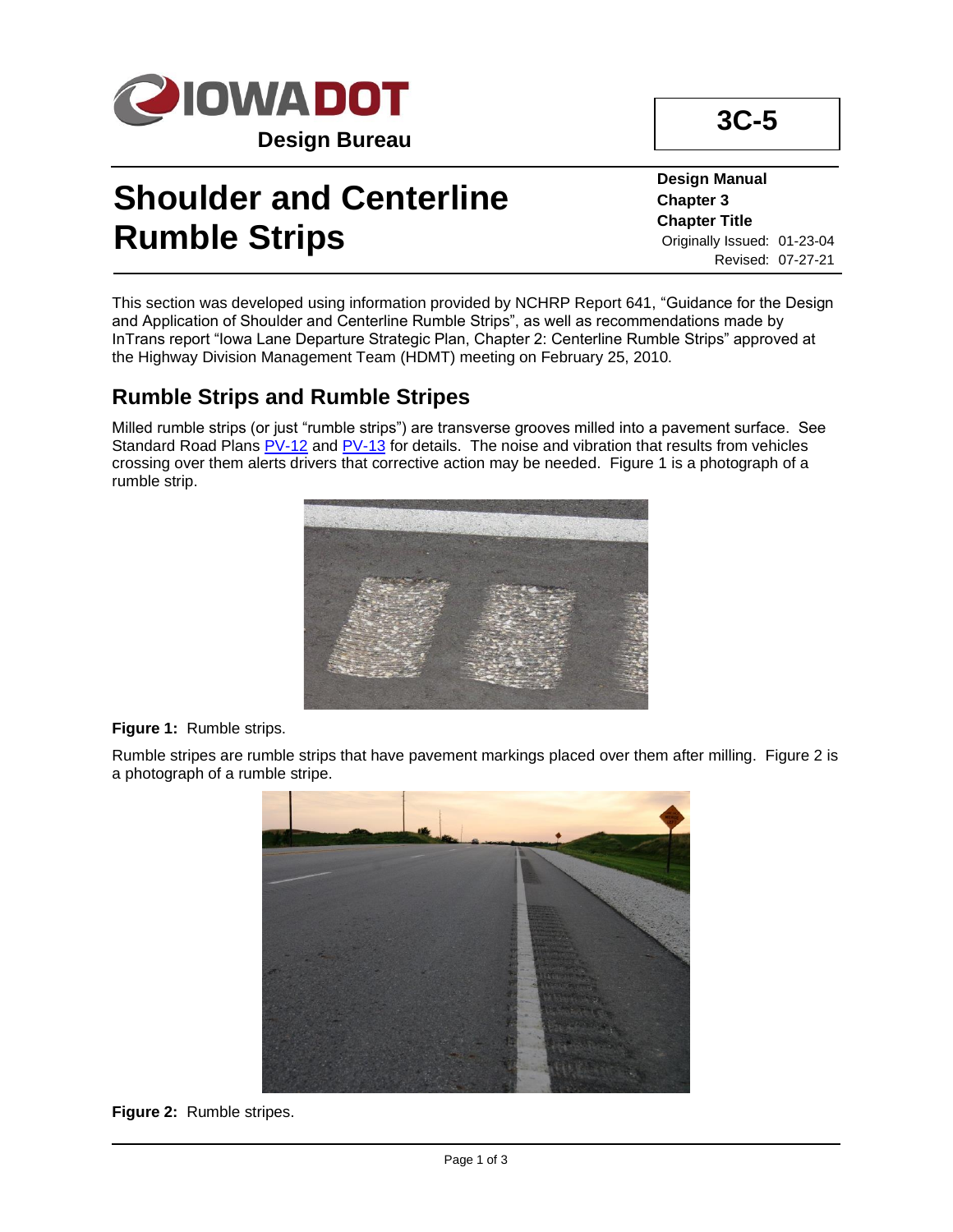For the purpose of general discussion, this section will refer to both rumble strips and rumble stripes as rumble strips.

### **Shoulder Rumble Strips**

Single vehicle run-off-road crashes account for a large percentage of traffic fatalities. Shoulder rumble strips (see Standard Road Plan [PV-12\)](../SRP/IndividualStandards/pv012.pdf) have demonstrated a tremendous ability to reduce run-off-road crashes.

Shoulder rumble strips must be placed on all new or existing Primary rural roads with paved shoulders at least 2 feet wide. They may also be placed on roads with narrower shoulder widths, including roads without paved shoulders where, in the opinion of the designer, the benefits of the rumble strips would outweigh their operational constraints. In these situations, the width of the rumble strip may be reduced and/or combined with a pavement marking.

The standard shoulder rumble strip width is 12 inches. This width should be used wherever feasible. In some circumstances, a narrower width (preferably no less than 8 inches, but absolutely no less than 6 inches) may be beneficial to accommodate bicyclists and/or horse drawn carriages, or to maximize lane width on narrow pavements (e.g. to accommodate two 11 foot lanes on a 24 foot wide pavement). Another option is to place a rumble stripe.

On highways where bicyclists are legally allowed, a gapped rumble strip pattern consisting of 48 feet of rumble strips followed by a 12 foot gap will be provided to allow cyclists to cross over, see Standard Road Plan [PV-12.](../SRP/IndividualStandards/pv012.pdf) Figure 3 is a photograph of a gapped shoulder rumble strip.



**Figure 3:** Gapped shoulder rumble strip pattern.

A minimum of 4 feet of pavement should be provided outside of the rumble strip to accommodate bicyclists, see Figure 4. A minimum of 5 feet should be provided if the shoulder is adjacent to a barrier or a railing.





This may require the use of narrower shoulder rumble strips or placing the shoulder rumble strip within the pavement marking (creating a rumble stripe), or both.

Expressways should have a gapped pattern on the outside shoulders, but have continuous (ungapped) rumble strips on median shoulders. Interstates, however, will have continuous rumble strips on both outside and median shoulders.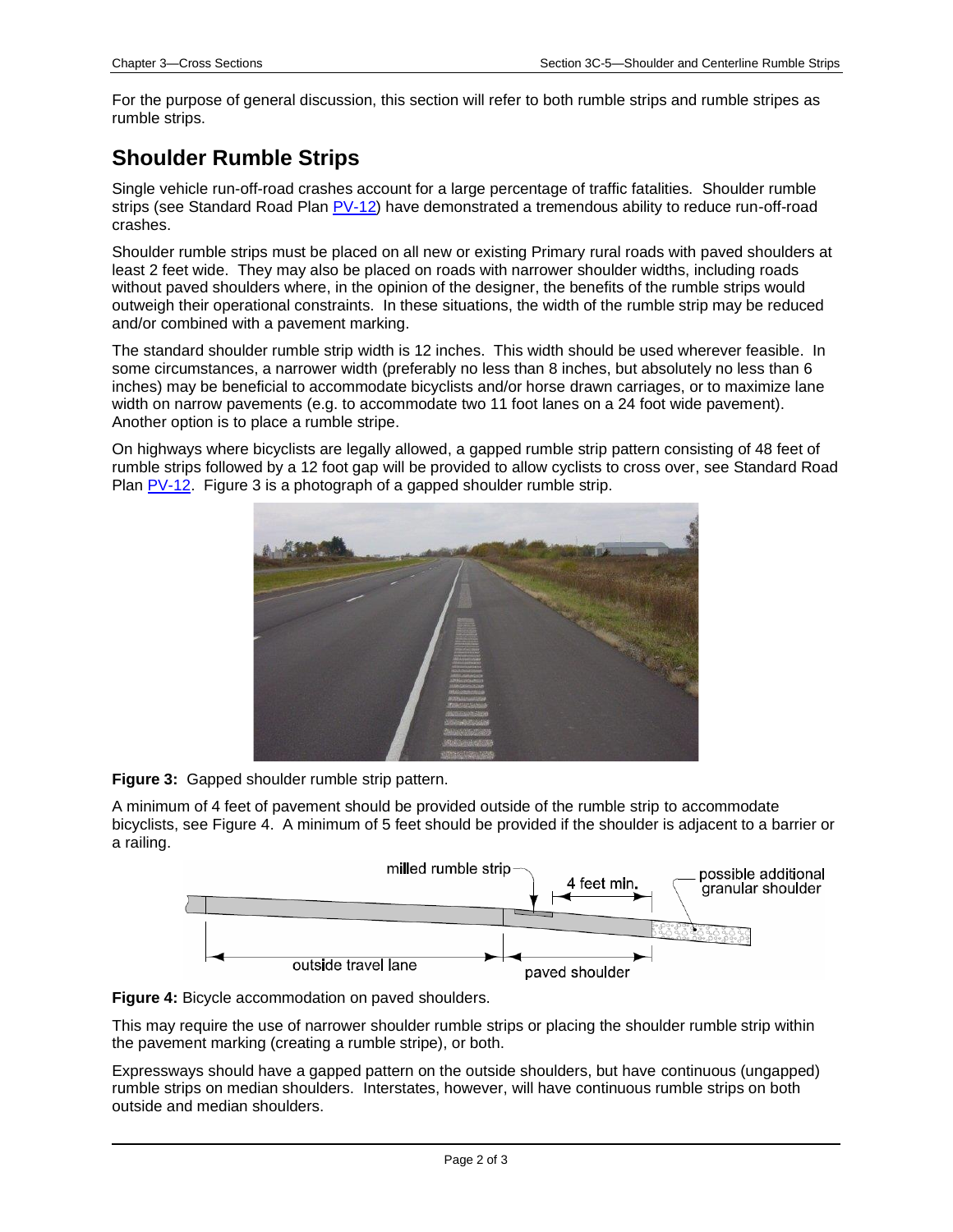## **Centerline Rumble Strips**

Centerline rumble strips (see Standard Road Plan [PV-13\)](../SRP/IndividualStandards/pv013.pdf) have demonstrated the ability to reduce multivehicle cross centerline crashes and single vehicle run-off-road left crashes. Rumble strips placed along the centerline are in line with the centerline pavement markings, so they become rumble stripes. Figure 4 is a photograph of centerline rumble strips.



**Figure 4:** Centerline rumble strip pattern.

Centerline rumble strips must be placed on all new or existing two lane Primary rural roads with at least 11 foot lane widths. They may also be placed on roads that do not meet this qualification, but have experienced a history of cross centerline crashes.

**Note:** Centerline rumble strips are not to be used on Interstates or expressways.

#### **Gaps**

Gap shoulder rumble strips at pedestrian crossings, driveways, side roads, ramp and loop terminals, and bridges as shown on Standard Road Plan [PV-12.](../SRP/IndividualStandards/pv012.pdf) Gap centerline rumble strips at intersections and bridge approaches as shown on Standard Road Plan [PV-13.](../SRP/IndividualStandards/pv013.pdf)

In some situations, shoulder rumble strips may need to be omitted to mitigate noise near homes or businesses. This is especially important for roadways that transition from rural to more densely populated areas. NCHRP Report 641 suggests the end distance prior to residential or urban areas be 660 feet.

### **Bidding Shoulder and Centerline Rumble Strips**

Tab [112-10](../tnt/PDFsandWebFiles/IndividualPDFs/0112-10.pdf) is used to tabulate shoulder and centerline rumble strips. Typically, they are bid as beginning of construction to end of construction. Gaps such as those shown on Standard Road Plan [PV-12](../SRP/IndividualStandards/pv012.pdf) and [PV-13](../SRP/IndividualStandards/pv013.pdf) do not need to be accounted for in Tab [112-10.](../tnt/PDFsandWebFiles/IndividualPDFs/0112-10.pdf) However, longer gaps, e.g. those to mitigate noise near homes or businesses, may need to be accounted for in Tab [112-10,](../tnt/PDFsandWebFiles/IndividualPDFs/0112-10.pdf) depending on the length of the gap relative to project length.